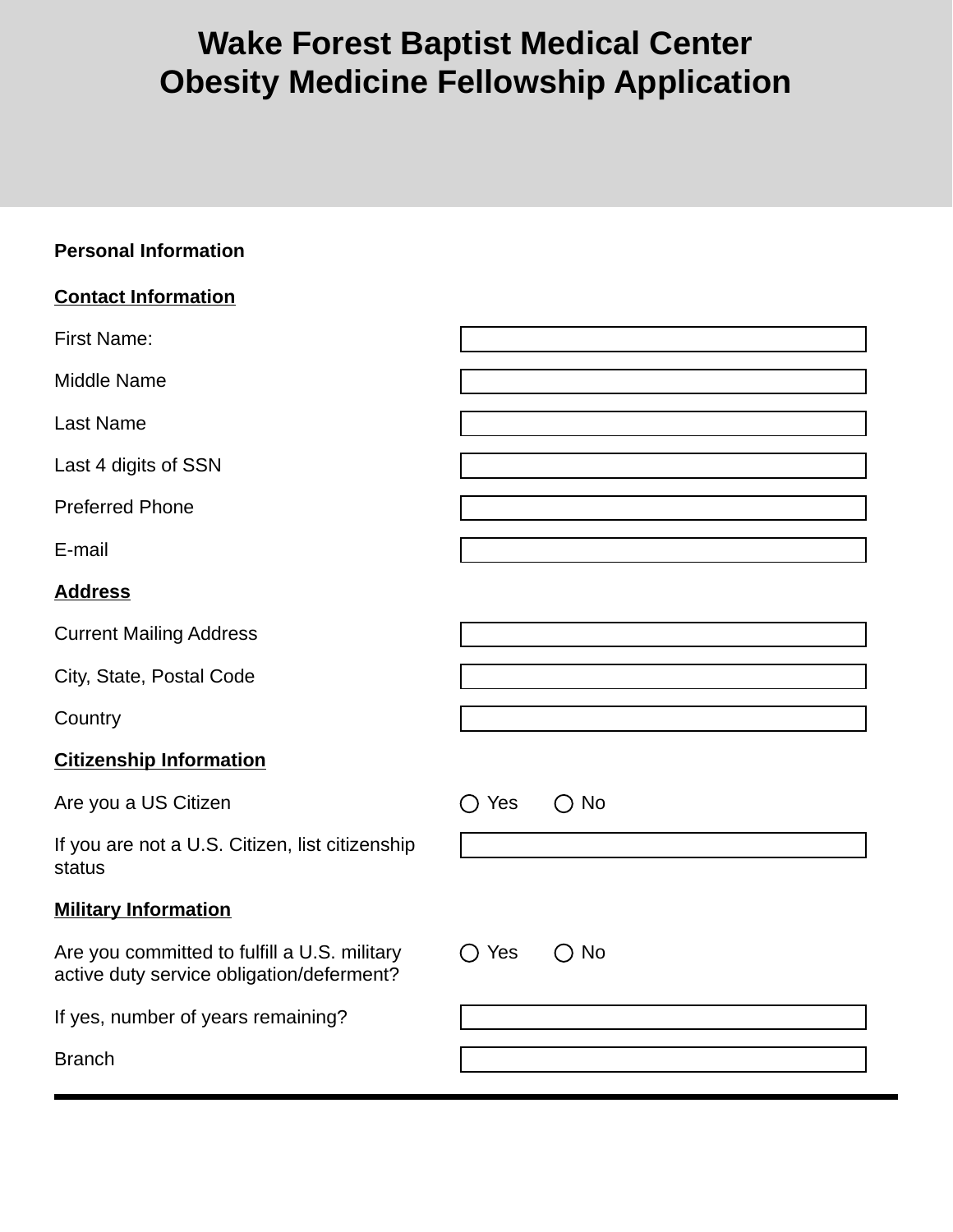#### **Biographical Information**

Gender

Birth Place

Date of Birth

#### **Education**

Medical School (school, location, degree(s) and dates.

Residency (institution, location and dates

## **Self Identification**

This section allows you to indicate how you self-identify. If you prefer not to self-identify, please ignore this section.

- $\bigcap$  Choice 1
- $\bigcap$  Choice 2
- How do you identify yourself?  $\bigcap$  American Indian of Alaskan
	- $\bigcap$  Native Asian
	- ◯ Black or African American
	- ◯ Hispanic/Latino
	- $\bigcap$  Native American/Pacific
	- $\bigcap$  Islander White/Caucasian

## **Language Fluency**

What languages do you speak?

#### **Licensure**

Please list your state medical license(s), license number and expiration

## **Additional Information**

Has/was your medical education training extended or interrupted?

If yes, please explain

Has your medical license ever been suspended/revoked/voluntarily terminated?